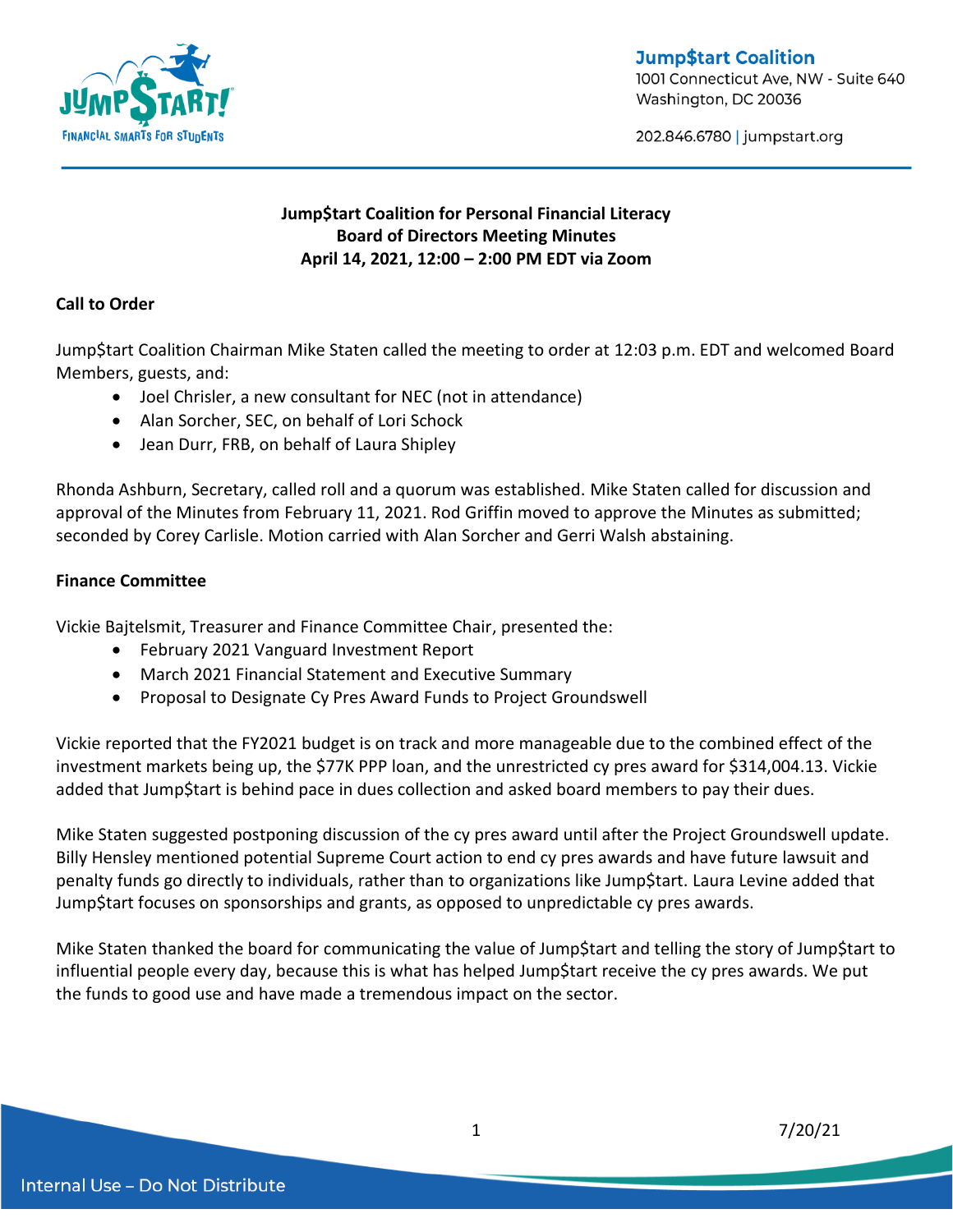

**Jump\$tart Coalition** 1001 Connecticut Ave, NW - Suite 640 Washington, DC 20036

202.846.6780 | jumpstart.org

#### **Committee Reports**

Mike Staten referred to the written committee reports in the Board kit and called for questions or comments:

- Communications Committee
- Education Committee
- Governance Committee
- Partnership Committee (including Prospect List)

Mike noted that Colleen Tressler is stepping down from her role as Chair of the Communications Committee and thanked her for her years of service.

Laura thanked Vickie Bajtelsmit for leading the effort on the Standards, and to everyone who helped with reviews and comments. The project is close to completion.

Mike asked board members to have a look at the Partnership Prospect List and if they can help make a connection, to let the staff or committee know. Laura announced we have two returning former partners, McGraw-Hill and Fifth Third Bank. Re-engaging former partners is part of the Partnership Committee's strategy and former partners do not need to re-apply.

### **Operations Report**

Laura Levine, President and CEO, referred to the written operations report in the Board Kit and called attention to plans for in-person events on April 13 and 14, 2022 at the Hyatt Regency Washington on Capitol Hill. The 2022 events will feature an Awards Luncheon instead of the Awards Dinner, which is in keeping with Jump\$tart's business approach and also a cost savings from the dinner. A proposed calendar for 2022 will be shared with board members in July.

#### **Key Initiatives**

John Doyle from Doyle McDonald presented an update on the Financial Inclusion Initiative (FII), which is part of Project Groundswell and Check Your School. The pilot programs with the East Baton Rouge School System and the San Bernardino City Unified School District are off to a robust start. Both the Baton Rouge Mayor's office and the Superintendent's office of the East Baton Rouge School System have pledged to become involved in the initiative, which currently appears to be focused on "point of payment" curriculum development.

The San Bernardino project is being driven by two well-known community organizations – the Black Voice News (in conjunction with the Black Voice Foundation) and Music Changes Lives, a local community group that seeks to advance life skills (particularly financial literacy) – through a music-intensive curriculum that is made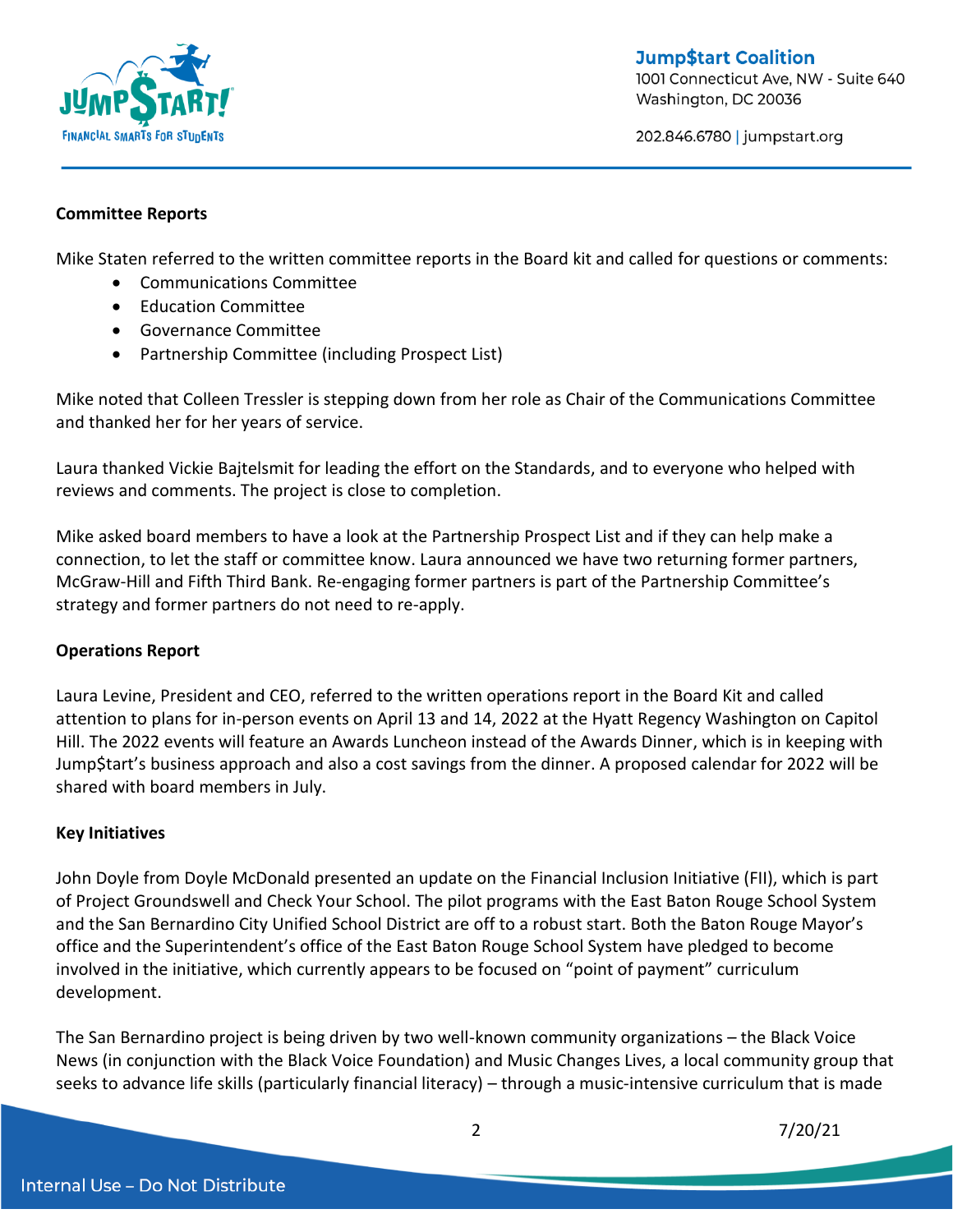

202.846.6780 | jumpstart.org

available in schools, community centers, and online. The San Bernardino FII will have direct access to the San Bernardo County School Board through its relationship with Hardy Brown II, the director of the Black Voice Foundation who sits on the school board.

Jump\$tart's objective is to orchestrate collaboration between and amongst Jump\$tart partners and the community, resulting in implementation of financial education where it is needed the most. It's our hope that these two pilot cities will serve as a model that can be replicated in other areas.

Liz Ortiz added that the FDIC is working to link financial education with youth savings accounts because research shows that having an actual account makes the knowledge stickier in kids' minds. John Doyle agreed that he'd like a menu of all Jump\$tart partner programs.

Michael Collins emphasized the need to be reiterative and build a pipeline of scholars of color. Dennis Duquette urged people to be patient because it takes time to establish a model, and to codify learnings to see what went right and wrong. Rhonda Ashburn mentioned research released last week that showed students who took the MoneySKILL program were more likely to have a bank account.

Laura asked the board to allocate the \$314K cy pres award to Project Groundswell for a total of \$275K less funds already received in 2021 and of the remainder allocated to 2022. Darlene Goins made the motion to allocate the funds; seconded by Bob Webster. Motion carried with Alan Sorcher abstaining.

## **Strategy Discussion**

Laura Levine walked the board members through the revised Updated Strategy, including the Mission Statement, Vision Statement, Unique Proposition, Core Beliefs, and Strategic Priorities. Vickie Bajtelsmit suggested that as we get further into the community, in addition to schools, that our Core Beliefs could say that we'd like "growth in financial education" (delete schools).

The Board discussed the meaning of "financial equity," and whether other words such as access, financial health, financial wellbeing, financial future, or financial lives would be a better fit. Access is about inputs and equity is about outcomes. Jump\$tart is working to support equitable access and learning, while acknowledging that people are starting from different places due to structural and systemic racism.

The Board also discussed the meaning of "consumers," and whether "citizens" would be better. And whether the word "students," is appropriately inclusive of the people who dropped out of school. Ultimately, we need to discuss what the partners need to sign on to as part of their own practice in support of Jump\$tart's Strategy. What does the Strategy mean for partners?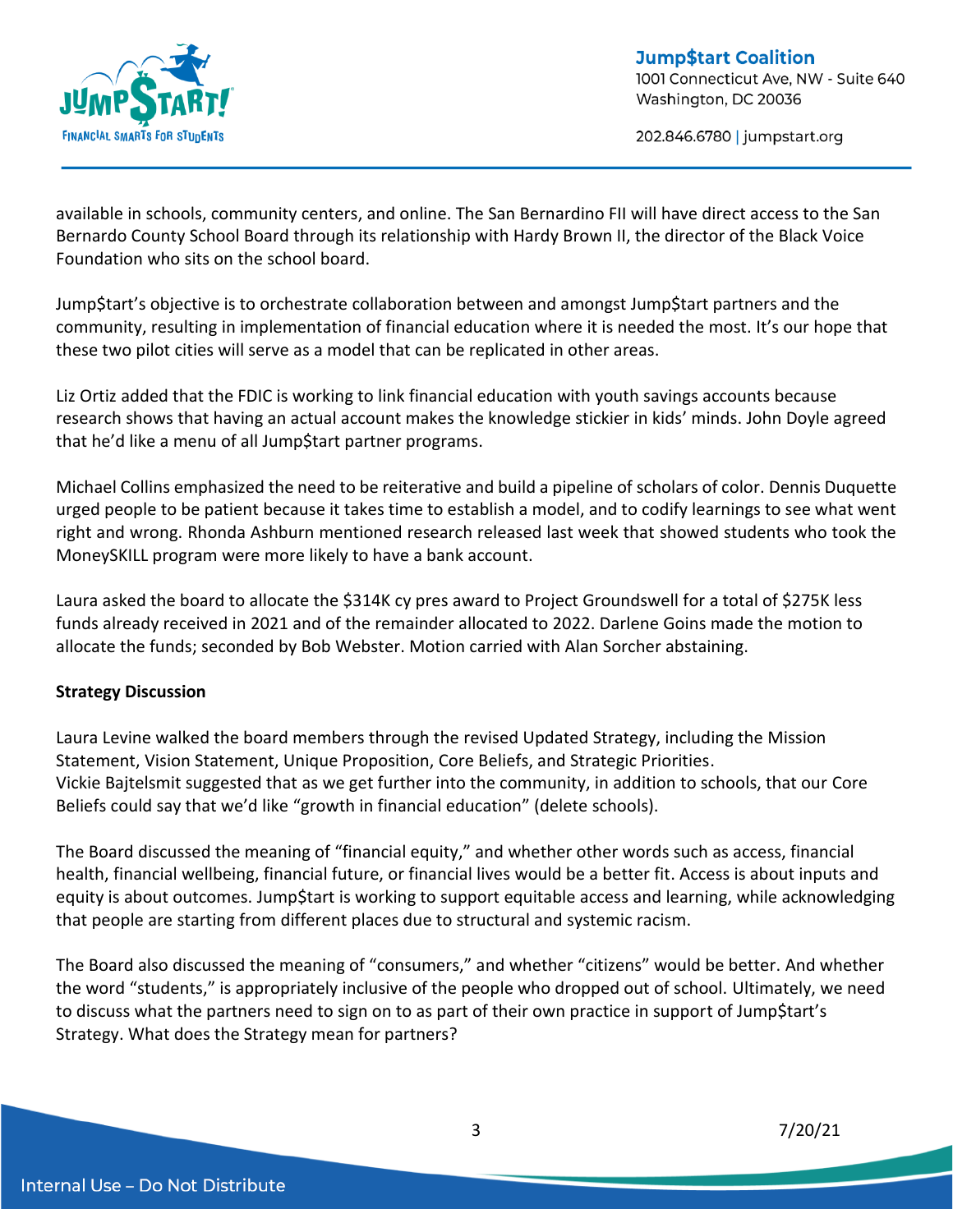

202.846.6780 | jumpstart.org

Several partners said they did this same process at their organizations and had the same stumbling block with "equity." One definition is that it refers to treating people fairly, as opposed to equality, which is treating everyone the same. Are we preparing young people for future well-being, their financial future, their financial lives? Are we "supporting equitable access to education"?

Mike Staten called for a motion of general acceptance of the Strategic Priorities and the creation of a subcommittee to finalize the Mission and Vision. Moved by Corey Carlisle; seconded by Casey Cortese. Motion carried with Alan Sorcher abstaining.

#### **New Business**

Mike Staten noted the next Board meeting will be via Zoom on July 22 and opened the floor for announcements.

Bob Webster will be retiring from NASAA and his successor will replace him at the July meeting.

Gerri Walsh reported that FINRA has a new digital resource listed in the Clearinghouse, Thinking Money for Kids, made in partnership with the ALA. She also asked if Jump\$tart's Form 990s are up to date and Laura confirmed that they are.

Melanie Mortimer announced that SIFMA has launched the Capitol Hill Challenge, with the help of a grant from Charles Schwab Foundation, and is reaching a high representation of students of color.

Billy Hensley reported that NEFE will be retiring all of its programmatic work to focus on research and advocacy and is making a "creative common" where people can get licenses for ongoing use of NEFE's products, including HSFFP and Smart About Money.

Casey Cortese announced that Charles Schwab Foundation is working on a new program for underserved teens, due out by the end of 2021, that includes a robust certification program for their employees who would like to volunteer and engage low-income youth.

The meeting was adjourned at 2:00 PM.

Minutes submitted by Rhonda Ashburn, Secretary.